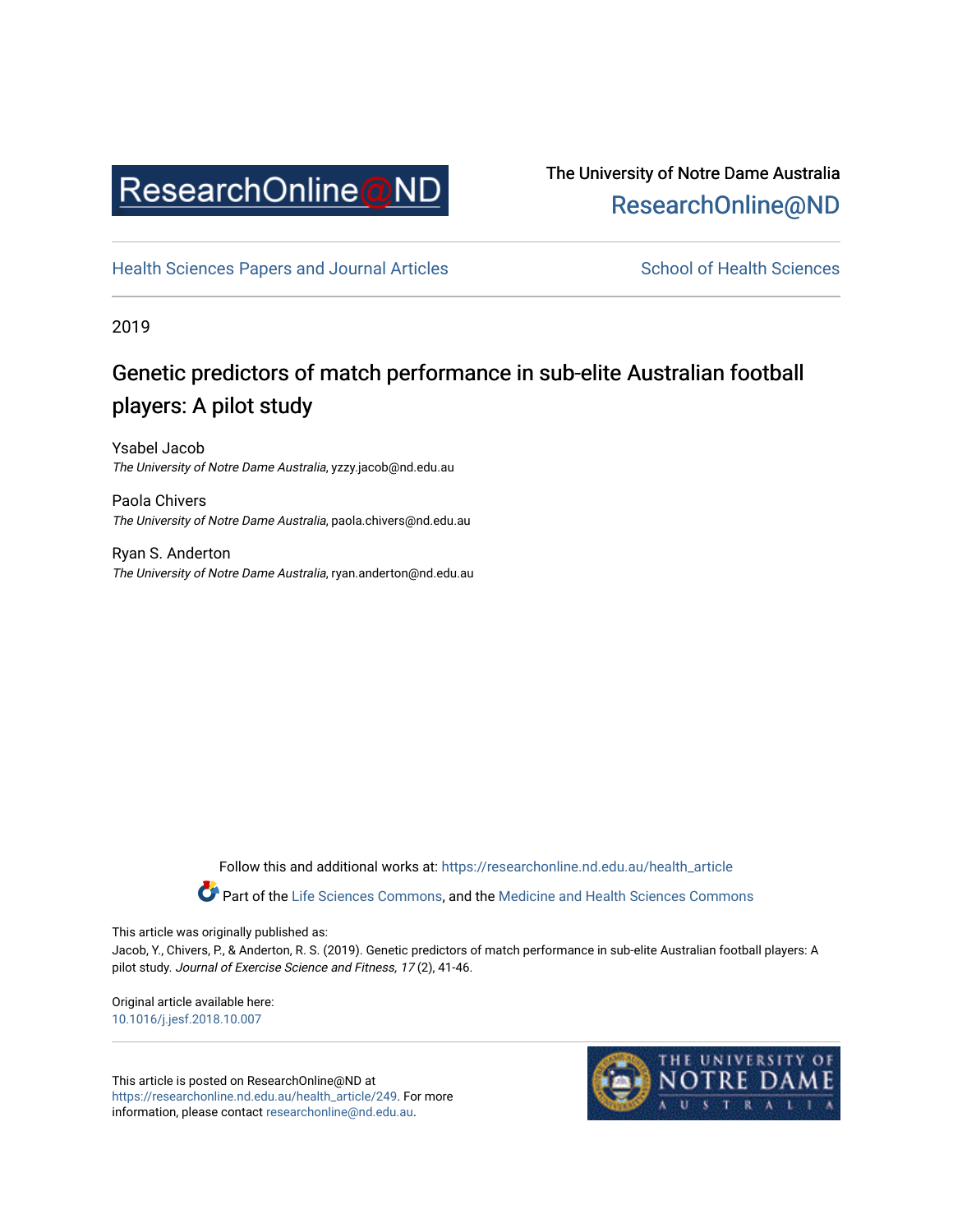This is an Open Access article distributed in accordance with the Creative Commons Attribution Non-Commercial No Derivatives 4.0 International license (CC BY-NC-ND 4.0), which permits others to copy and redistribute the material in any medium or form, provided the original work is properly cited. See:<https://creativecommons.org/licenses/by-nc-nd/4.0/>

This article originally published in the *Journal of Exercise Science and Fitness* available at:<https://doi.org/10.1016/j.jesf.2018.10.007>

Jacob, Y., Chivers, P and Anderton, R.S. (2019) Genetic predictors of match performance in sub-elite Australian football players: A pilot study. *Journal of Exercise Science and Fitness, 17*(2), 41-46. doi: 10.1016/j.jesf.2018.10.007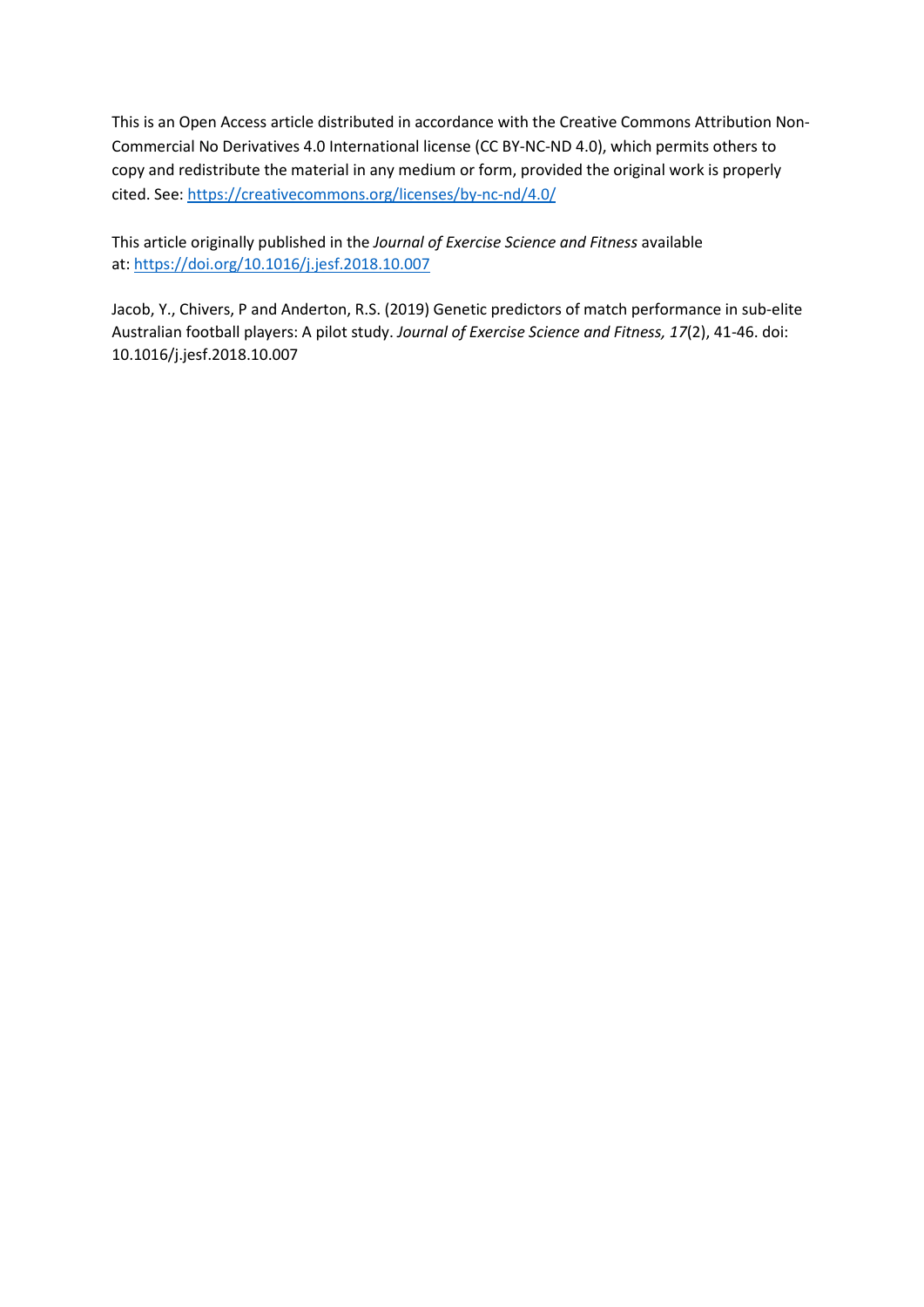## [Journal of Exercise Science & Fitness 17 \(2019\) 41](https://doi.org/10.1016/j.jesf.2018.10.007)-[46](https://doi.org/10.1016/j.jesf.2018.10.007)

Contents lists available at ScienceDirect



Journal of Exercise Science & Fitness

journal homepage: [www.elsevier.com/locate/jesf](http://www.elsevier.com/locate/jesf)

## Genetic predictors of match performance in sub-elite Australian football players: A pilot study



Ysabel Jacob <sup>a</sup>, Paola Chivers <sup>b</sup>, Ryan S. Anderton <sup>a, b, c, d, \*</sup>

<sup>a</sup> School of Health Sciences, University of Notre Dame Australia, Fremantle, Australia

<sup>b</sup> Institute for Health Research, University of Notre Dame Australia, Fremantle, Australia

<sup>c</sup> Centre for Neuromuscular and Neurological Disorders, University of Western Australia, Nedlands, Australia

<sup>d</sup> Perron Institute for Neurological and Translational Science, Nedlands, Australia

## article info

Article history: Received 27 May 2018 Received in revised form 5 September 2018 Accepted 31 October 2018 Available online 1 November 2018

Keywords: ACE ACTN3 Time trial Game involvements Australian rules football

## ABSTRACT

The current study aimed to determine whether previously identified candidate polymorphisms were associated with match performance in sub-elite Australian Rules Football (ARF) players. The genotypes of thirty players were analysed along with 3x1-kilometre time trial results, ARF-specific skill assessments (handball and kicking), and match performance (direct game involvements) per minute (DGIs/min) to investigate if there was a relationship between any of the variables. Results support previous findings that aerobic time trials are a significant predictor of DGIs/min in sub-elite ARF players. Significant associations were found for genotypes ADRB2 CC ( $p = .001$ ), PPARGC1A AA ( $p = .001$ ), PPARGC1A AG  $(p < .001)$ , ACE ID  $(p < .001)$ , COMT AA  $(p = .003)$ , BDNF AG  $(p = .008)$ , ADRB1 CC  $(p = .018)$  and ADRB3 CC  $(p = .010)$  and the 3x1-kilometre time trials  $(p < .001)$ . In the current study, a variant in the DRD2 gene was a strong predictor of handball possessions during a match. Significance was seen for variants in the BDNF and COMT genes when the kicking and handball skill test results were combined and used in a linear mixed model to predict DGIs/min, suggesting a potential relationship with motor learning. The confirmation of genetic predictors of player performance in a team sport, such as ARF, suggests a portion of the physiological mechanisms of skill and ARF-specific talent may be explained by the expression of a specific number of genes.

© 2018 The Society of Chinese Scholars on Exercise Physiology and Fitness. Published by Elsevier (Singapore) Pte Ltd. This is an open access article under the CC BY-NC-ND license [\(http://](http://creativecommons.org/licenses/by-nc-nd/4.0/) [creativecommons.org/licenses/by-nc-nd/4.0/](http://creativecommons.org/licenses/by-nc-nd/4.0/)).

## Introduction

Australian Rules Football (ARF) is a team sport that involves short bursts of high-intensity efforts dispersed between walking and jogging movement patterns. $1$  Such short bursts include accel-eration, deceleration, change of direction, and sprinting efforts.<sup>[2](#page-7-0)</sup> The physical demands of ARF require players to have physical characteristics in the areas of endurance, strength, and power. Tests of endurance, strength and power often act as an indicator of an individual's physical capacity, playing an important role in team selection. However, these tests do not necessarily associate directly to successful player match performance. $3,4$ 

Currently, there are several methods of determining individual

E-mail address: [ryan.anderton@nd.edu.au](mailto:ryan.anderton@nd.edu.au) (R.S. Anderton).

player achievement within a sport: team selection, career success, coach perception, and match performance within a season.<sup>5</sup> Match performance is a measurement of contributions to a game (e.g. effective handballs, kicks) and is reported as game day statistics.<sup>[5,6](#page-7-0)</sup> Player results in the 3-km time trial have been previously shown to significantly predict match performance in semi-professional ARF players.[5](#page-7-0) Similarly in American Football, players that were ultimately drafted performed better sport-specific tests than those not drafted.<sup>[7](#page-7-0)</sup> While physical performance tests have been shown to have relationships with match performance, and ultimately athlete success across various sports, match statistics may not necessarily reflect the player's overall influence on the game.

Individuals can be influenced by maturation, $9$  as well as many external factors on the day of testing, such as previous training history, testing order, injury, and fatigue. $10,11$  Therefore, the true potential of an individual may be overlooked, or go unacknowledged. As such, one mechanism for identifying athletic potential may involve the assessment of genetic variants. A vast array of

<sup>\*</sup> Corresponding author. School of Health Sciences, University of Notre Dame Australia, Fremantle, Western Australia, 6160, Australia.

<https://doi.org/10.1016/j.jesf.2018.10.007>

<sup>1728-869</sup>X/© 2018 The Society of Chinese Scholars on Exercise Physiology and Fitness. Published by Elsevier (Singapore) Pte Ltd. This is an open access article under the CC BY-NC-ND license [\(http://creativecommons.org/licenses/by-nc-nd/4.0/](http://creativecommons.org/licenses/by-nc-nd/4.0/)).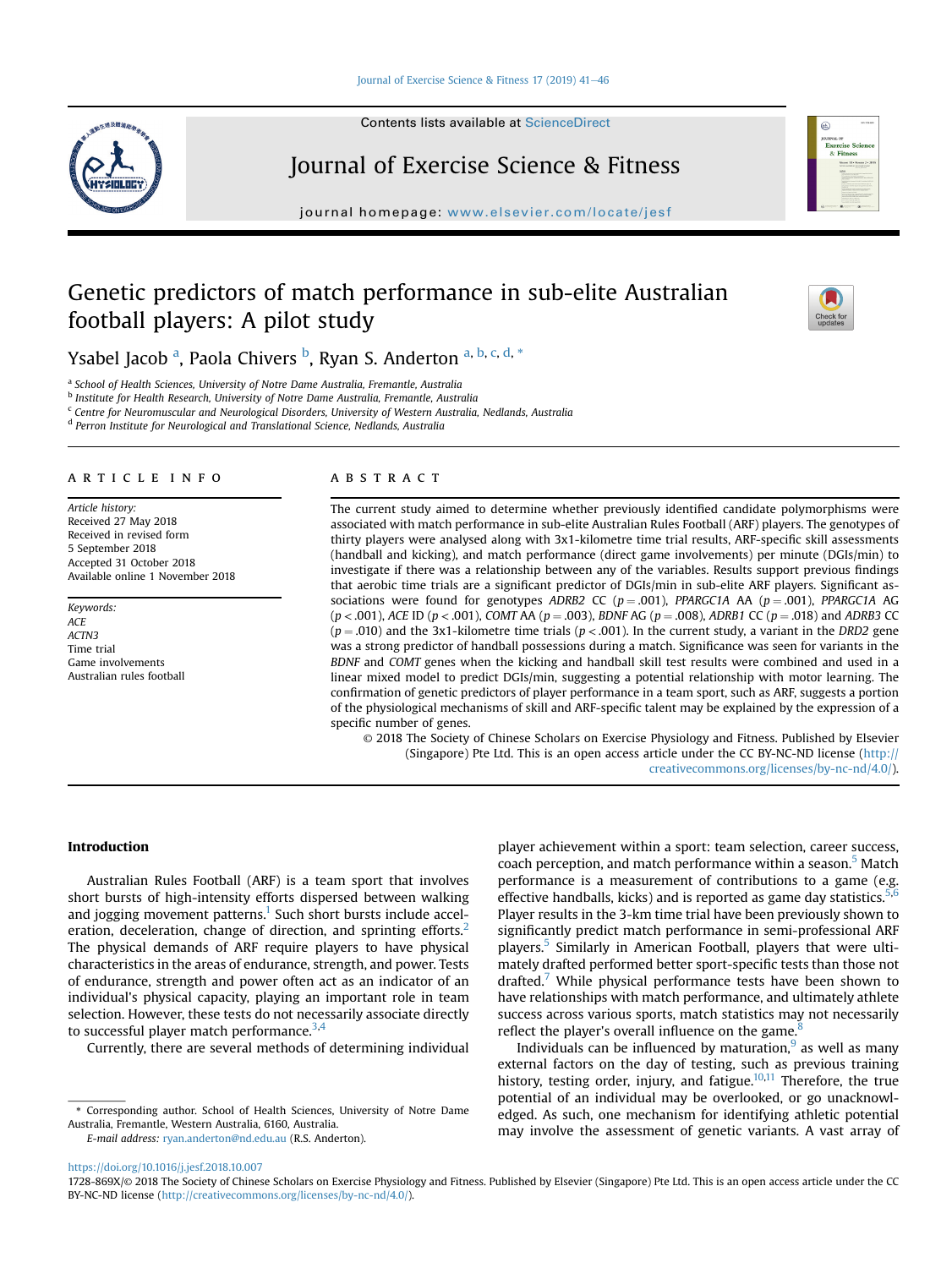candidate genetic variants have been studied within the human genome, with over 200 polymorphisms associated with physical performance, and at least 20 associated with elite levels of athlet-icism.<sup>[12](#page-7-0)</sup> Polymorphisms within candidate genes have been linked with athletic performance in various single-disciplinary and team sports. $13-17$  $13-17$  $13-17$ 

The two homozygous polymorphisms of the angiotensin-converting enzyme (ACE) and alpha-actin-3 (ACTN3) genes are associated with increased endurance and/or increased strength and power<sup>[18](#page-7-0),[19](#page-7-0)</sup> respectively. In theory, possessing either gene predisposes an individual to excel at a related sport, for example marathon running or weightlifting. Further, the peroxisome proliferators-activated receptor g co-activator 1a (PPARGC1A) and the beta-adrenergic receptors 1/2/3 (ADRB 1/2/3) genes all have polymorphisms associated with either increased or reduced endurance capacity, $20-22$  $20-22$  $20-22$  which could potentially influence an individual's aerobic fitness. More recently, we have shown polymorphisms in the brain-derived neurotropic factor (BDNF), dopamine D2 receptor (DRD2) and catechol-O-methyltransferase (COMT) genes can predispose athletes to better performance in ARF-specific talent identification assessments.<sup>23</sup> While these candidate genes have been previously linked with motor coordination and/or learning,  $24,25$  $24,25$  $24,25$  a role in sport-specific performance is a possibility.

Presently, no research has been conducted into the relationship between genetics and match performance in ARF. While associations between endurance and match performances in ARF have been identified,<sup>5</sup> discrepancies between pre-season and in-season fitness levels are known to exist, potentially due to factors such as injury and accumulative fatigue. We have previously identified candidate genes as predictors of ARF specific endurance and skill tests, $23$  however it remains unclear if the same results exist during competitive season performances. To address this, the current study aims to determine whether previously identified candidate polymorphisms can associate with match performance in a population of sub-elite, semi-professional ARF players. The confirmation of genetic predictors of player performance in a team sport, such as ARF, may present a new understanding of physiological mechanisms of skill and talent identification.

## Methods

## Participants

The current study involved a cohort of sub-elite, semi-professional ARF participants from a single Western Australian Football League (WAFL) team. A total of thirty male participants from a playing squad, aged between 16 and 18 years ( $M = 17.00$ ,  $SD = 0.76$ ) years), were recruited from within the selected football club. Written informed consent was obtained from participants, as well as parental or guardian consent for those who were under the age

#### Table 1

Summary of genes and specific polymorphisms screened in this study.

of 18 years. Randomised, non-identifiable codes were assigned to each participant for anonymity. The University of Notre Dame Australia Human Research Ethics Committee granted approval for this study (014175F).

## Blood collection and genotyping

Blood collection was undertaken as previously described, $^{23}$  $^{23}$  $^{23}$ prior to the commencement of the 2015 competitive season. Three millilitres of whole blood was taken via the median cubital vein venepuncture by a trained phlebotomist in the medical room at the WAFL club, and stored in a standard BD EDTA vacutainer $^{\circledR}$ (Becton Dickinson and Company, N.J., USA). DNA extraction and polymorphism screening was conducted by the Australian Genome Research Facility (AGRF), Queensland, Australia. The AGRF utilised the Sequenom® MassArray (Sequenom, CA, USA) for the polymorphism analysis. The Custom Genotyping service used by the AGRF is accredited, and a certified service provider for Mass Array genotyping. A summary of the participant genetic data is shown in Table 1.

#### Australian football skills assessments

ARF kicking and handballing assessments used in this study have previously been developed for the Australian Football League (AFL) national draft combine, and were undertaken as previously described.<sup>26</sup> In the current study, both the Nathan Buckley kicking test and the Matthew Lloyd clean hands test $^{27}$  $^{27}$  $^{27}$  (measurement of handball ability) were used for the assessment of ARF-specific skills. Participants completed assessments during the pre-season, prior to the commencement of the competitive season, under the supervision of a researcher with protocol training and ARF coaching experience.

## Direct game involvements (DGIs)

Game day statistics were recorded via Champion Data (Victoria, Australia), during the 2015 WAFL competitive season. The game day statistics collected included the total number of handballs, kicks, marks, and tackles per competitive round. From these statistics, a measure of direct game involvement (DGI) was calculated by summing the four game day statistics for each participant. Participant DGI was then converted into a game time relative number by dividing the DGI by game time (in minutes) for each match (DGIs/ min).<sup>[5](#page-7-0)</sup> The conversion into a relative number was because match day statistics from three WAFL levels (colts, development league, and league) was used; all which have different total playing times.<sup>[5](#page-7-0)</sup> A total of 320 match samples from the 2015 WAFL home-and-away and finals series were used.

| Gene and polymorphism                                                                 | Genotype      |                 |               |
|---------------------------------------------------------------------------------------|---------------|-----------------|---------------|
|                                                                                       | Homozygous(n) | Heterozygous(n) | Homozygous(n) |
| Angiotensin converting enzyme I/D (rs4343)                                            | 10(D/D)       | 11 (I/D)        | 9(I/I)        |
| Alpha-actinin-3 C/T (rs1815739)                                                       | 12(T/T)       | 12 (C/T)        | 6(C/C)        |
| Beta 1 adrenergic receptor C/G (rs1801253)                                            | 18 $(C/C)$    | 12 (C/G)        | 0(G/G)        |
| Beta 2 adrenergic receptor C/G (rs1042714)                                            | 12(C/C)       | 17 $(C/G)$      | 1(G/G)        |
| Beta 3 adrenergic receptor C/T (rs4994)                                               | 25(T/T)       | 4(C/T)          | 1(C/C)        |
| Brain-derived neurotrophic factor A/G (rs6265)                                        | 22(G/G)       | 7(A/G)          | 1(A/A)        |
| Catechol-O-methyltransferase A/G (rs4680)                                             | 10(A/A)       | 14 (A/G)        | 6(G/G)        |
| Dopamine D2 receptor A/C (rs1076560)                                                  | 16(C/C)       | 9(A/C)          | 5(A/A)        |
| Peroxisome proliferator-activated receptor gamma, coactivator 1 alpha A/G (rs8192678) | 11 $(C/C)$    | 17 (C/T)        | 2(T/T)        |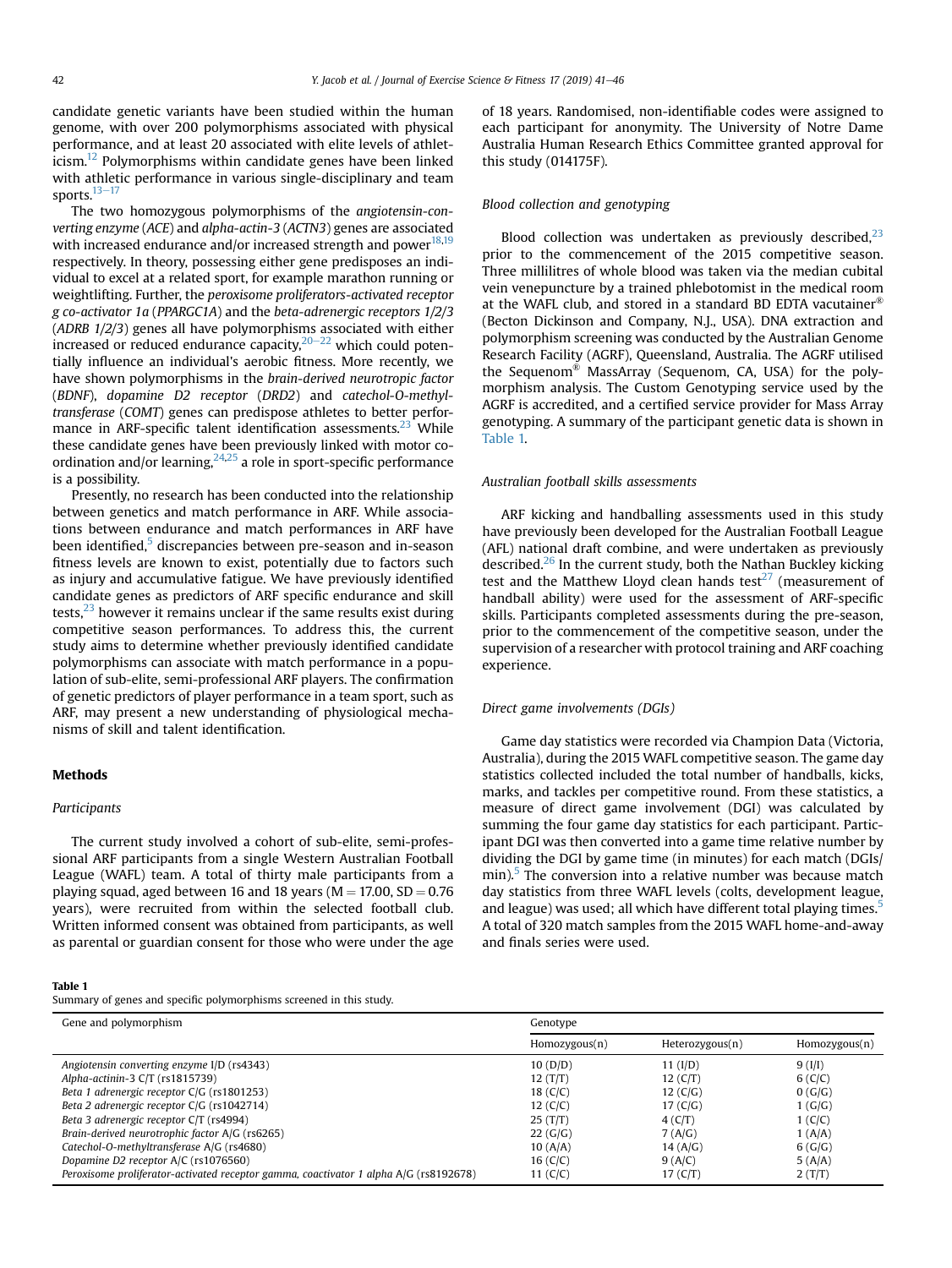## 3x1-kilometre time trial as a predictor of match performance

The 3-km time trial has previously been shown to be a significant predictor of direct game involvement at a senior WAFL level.<sup>5</sup> To determine if a 3x1-kilometre pre-season assessment could act as a similar predictor, we recruited a population of sub-elite junior football participants prior to the competitive season. Participants were asked to complete each kilometre within seven and a half minutes. Those who competed the kilometre faster had a greater rest time. Time trials were conducted on a 500-m grass AF oval at the beginning of the training session after a relevant, dynamic warm-up. Three-time trials were conducted during the threemonth pre-season, with the best of these three-time trial attempts analysed.

## Statistical analysis

Data was analysed using SPSS (version 22, IBM SPSS Statistics for Windows. IBM Corp., Armonk, NY, USA). Participant skill and endurance pre-season assessment scores, along with match performance data were described (mean, standard deviation). For rare participant alleles (rs1042714, rs4994 and rs6265) minor allele and heterozygous participants were combined. A Chi-squared test was conducted to confirm that the genotype frequencies were in Hardy-Weinberg equilibrium.

Generalized linear mixed models (GLMM) were used to investigate the longitudinal data, as they are able to account for repeated measures for individuals. A Bonferroni correction factor was applied with the GLMM and adjusted p-values are reported. A significant nominal p-value of  $< 0.05$  was employed. The linear mixed models (LMM) reported by Piggott and colleagues<sup>[5](#page-7-0)</sup> were replicated, with the subsequent incorporation of all nine genetic polymorphisms as independent variables. The nine polymorphisms were included as factors for each of the LMM models, with dependent variable outcomes being DGI/min, total kicks per match, and total handballs per match. Participants were included as a random effect in the model to account for individual differences. Possible confounders to the outcome measures were also included (3x1-kilometre time trial, game time in minutes, kicking results from an AFL skills test, and handballing results from an AFL skills test). A sum of the kicking and handballing skill assessments were also calculated for the final GLMM, as disposals in a match of ARF are described as the accumulation of kicks and handballs.

Models were investigated with all variables included, removing non-significant variables one at a time until only significant variables remained using the SPSS step-wise procedure; when multiple variables were non-significant, the least significant variable was removed and the model was re-run using the remaining variables. A residuals check for normality as per the GLMM assumption was conducted on the final models. For determining the presence of multicollinearity, the variance inflation factor (VIF) was calculated for all independent variables. For all reported models, VIF values were less than 2.

## Results

## Pre-season and match performance statistics

Participant skill and endurance pre-season assessment scores, along with match performance data are displayed in Table 2. The mean direct game involvement relative to time was  $0.23 \pm 0.11$ , with the higher the measurement equating to greater impact per game.

#### Table 2

Mean  $+$  SD for in-season, match related variables used in models.

|                              | Assessment/Statistic                                                                    | Mean $\pm$ SD                                                                        |
|------------------------------|-----------------------------------------------------------------------------------------|--------------------------------------------------------------------------------------|
| Pre-season assessments       | Kicking assessment results<br>Handballing assessment results<br>3 x 1-km time (min:sec) | $22.16 + 3.50$<br>$16.89 + 2.24$<br>$10.30 + 0.42$                                   |
| Overall Match day statistics | Game time (min)<br><b>Disposals</b><br>Kicks<br>Handballs<br><b>Tackles</b>             | $80.07 + 13.49$<br>$13.02 + 6.50$<br>$7.94 + 4.30$<br>$5.08 + 3.29$<br>$2.20 + 1.78$ |

Kicking and handballing skills tests as a predictor of match performance

A GLMM was used to analyse if kicking and handballing skill tests could predict match performance. No significance was found between the sum of kicking and handballing results and DGIs/min  $(p = .411)$ , handballing skill test results and total number of handballs during the season ( $p = .296$ ) or kicking skill test results and total number of kicks during the season ( $p = .616$ ).

## Genetic predictors of match performance (as measured by DGI/min)

To determine if there was an association between a participant genetic variation and match performance, a GLMM was used to examine whether genotype could in part predict DGI/min. Repli-cation of the Piggott and colleagues<sup>[5](#page-7-0)</sup> LMM found the 3x1-kilometre pre-season assessment used in this study could act as a similar predictor to the 3-km time trial. It was found that polymorphisms within certain genes have an impact on match performance, as measured by DGIs/min. Significant associations were found for genotypes PPARGC1A AG ( $p = .002$ ), ACE ID ( $p = .003$ ), COMT AA  $(p = .004)$ , COMT AG  $(p = .034)$  and 3x1-kilometre time trials  $(p < .001;$  [Table 3](#page-5-0)).

## Genetic predictors of match kicking and handballing performance

Next, the genotypes were used to examine if they associate with kicking performance in a match setting. The GLMM examined the effect of certain polymorphisms in match performance skill, as measured by total kicks. Only the BDNF AG ( $p = .038$ ) genotype had a significant association with total kicks [\(Table 4](#page-5-0)).

To follow up the previous analysis, the genotypes of players were used to investigate if there was an association between genetics and handballing in match performance. The ADRB1 CC  $(p = .004)$  and DRD2 AA ( $p = .044$ ) genotypes had significant association with total handballs with the GLMM. Interestingly, the handball skill test results were not significant to the final model, which is reported in [Table 5.](#page-5-0)

To further examine the effect of genetics on match performance, the total number of kicks and handballs was investigated along with player genotypes to determine if they could predict DGIs/min. It was found that the sum of kicking and handballing pre-season skill test (p = .005), PPARGC1A AG (p = .014), ADRB1 CC (p = .043), and DRD2 AA ( $p = .003$ ) genotypes were all significant. These results are summarised in [Table 6.](#page-5-0)

## Discussion

This study is the first to report a relationship between participant genetics and match performance in ARF. Coaches and sport science professionals are constantly striving to achieve the greatest outcome and performance from their athletes. In previous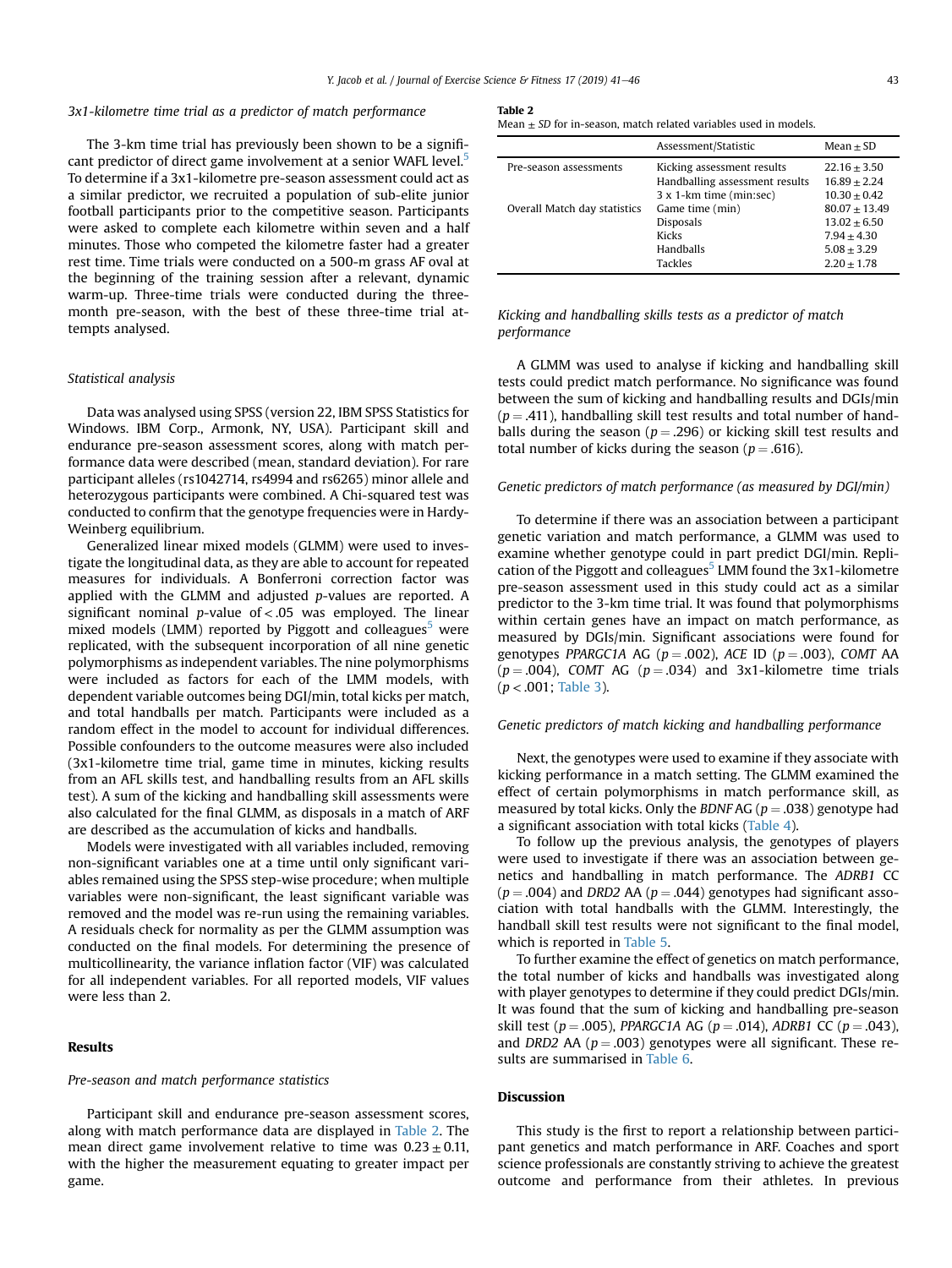#### <span id="page-5-0"></span>Table 3

Linear mixed model parameter estimates explaining performance as measured by direct game involvement per minute with player genotypes and 3x1-kilometre time trial as variables.

| Variable             |     |          | SE       |          |         |
|----------------------|-----|----------|----------|----------|---------|
| Intercept            |     | 0.956    | 0.187    | 5.103    | $-.001$ |
| $3 \times 1$ km time |     | $-0.001$ | 0.000    | $-4,000$ | $-.001$ |
| PPARGC1A             | A/A | $-0.078$ | 0.042    | $-0.333$ | .064    |
|                      | A/G | 0.074    | 0.023    | 2.968    | .002    |
|                      | G/G | $0^*$    | $\Omega$ | 0        | 0       |
| ACE                  | I/I | $-0.009$ | 0.026    | $-2.890$ | .739    |
|                      | I/D | 0.083    | 0.028    | $-2.135$ | .003    |
|                      | D/D | $0^*$    | $\Omega$ | 0        | 0       |
| COMT                 | A/A | $-0.101$ | 0.035    | $-1.858$ | .004    |
|                      | A/G | $-0.061$ | 0.029    | 3.183    | .034    |
|                      | G/G | $0^*$    | 0        | 0        |         |

Note: Significant effects bolded. \* indicates comparison group.

## Table 4

Linear mixed model parameter estimates explaining performance as measured by total kicks with player genotypes as variables.

| Variable     |         | Estimate | or.<br>ЪE |          |          |
|--------------|---------|----------|-----------|----------|----------|
| Intercept    | AA, A/G | 8.052    | 0.596     | 13.500   | $-.001$  |
| $B\!D\!N\!F$ | G/G     | $-2.489$ | 1.122     | $-2.219$ | $.027\,$ |

Note: Significant effects bolded. \* indicates comparison group.

#### Table 5

Linear mixed model parameter estimates explaining performance as measured by total handballs with player genotypes and handball skill test results as variables.

| Variable             |         | Estimate | SE    |          |         |
|----------------------|---------|----------|-------|----------|---------|
| Intercept            |         | 3.943    | 0.610 | 6.466    | $-.001$ |
| Dopamine D2 receptor | A/A     | $-2.745$ | 1.057 | $-2.597$ | .010    |
|                      | A/C     | $-0.275$ | 0.720 | $-0.82$  | .703    |
|                      | C/C     | 0*       |       |          | 0       |
| ADRB1                | CIC     | 1.971    | 0.662 | 2.978    | .003    |
|                      | C/G     | 0*       |       |          |         |
| <b>BDNF</b>          | AA, A/G | 1.591    | 0.746 | $-2.132$ | .034    |
|                      | G/G     | 0*       |       |          | 0       |

Note: Significant effects bolded. \* indicates comparison group.

#### Table 6

Linear mixed model parameter estimates explaining performance as measured by direct game involvement per minute, with player genotypes and the sum of kicking and handballing skill test results as variables.

| Variable                               |            | Estimate | SE    |          |          |
|----------------------------------------|------------|----------|-------|----------|----------|
| Intercept                              |            | $-0.087$ | 0.107 | $-0.812$ | .418     |
| Sum of kicking and handballing results |            | 0.007    | 0.003 | 2.827    | .005     |
| PPARGC1A                               | A/A        | $-0.075$ | 0.042 | $-1.797$ | .074     |
|                                        | A/G        | 0.067    | 0.027 | 2.466    | .014     |
|                                        | G/G        | 0*       |       |          |          |
| ADRB1                                  | <b>C/C</b> | 0.050    | 0.025 | 2.033    | .043     |
|                                        | C/G        | 0*       |       |          |          |
| Dopamine D2 receptor                   | A/A        | $-0.102$ | 0.034 | $-2.974$ | .003     |
|                                        | A/C        | $-0.053$ | 0.028 | $-1.892$ | .060     |
|                                        | C/C        | $0^*$    |       |          | $\Omega$ |

Note: Significant effects bolded. \* indicates comparison group.

studies, $6,28$  $6,28$  $6,28$  the relationship between physical assessments of fitness and match performance in ARF has been established. Young and Pryor $6$  measured match performance using the number of disposals (kicks and handballs) and found it related to levels of endurance and maximal aerobic capacity. Moreover, the findings from the current study support those from Piggott et al.<sup>[5](#page-7-0)</sup> with results from both studies showing that aerobic time trials are a significant predictor of DGIs/min in sub-elite ARF players.

When predisposing genetic polymorphisms and endurance performance have been previously studied, the DD genotype of the ACE gene was found to be a significant predictor for performance in a pre-season 3x1-kilometre time trial.<sup>[23](#page-7-0)</sup> The results from the present study show the DD genotype of the ACE gene produced a significantly poorer DGIs/min compared to the heterozygous ID genotype, when the 3x1-kilometre time trial was also used as a variable. In both the current study and the previous study by Jacob et al.,  $^{23}$  $^{23}$  $^{23}$  the significant differences within the ACE gene were between the ID and DD genotypes, rather than the two homozygous genotypes, as has been reported in various sporting codes. $^{29}$  $^{29}$  $^{29}$ 

To date, there have been few studies investigating the influence of genetic polymorphisms on athletic skill performance, primarily due to the complexity of motor coordination. Previously, the ACE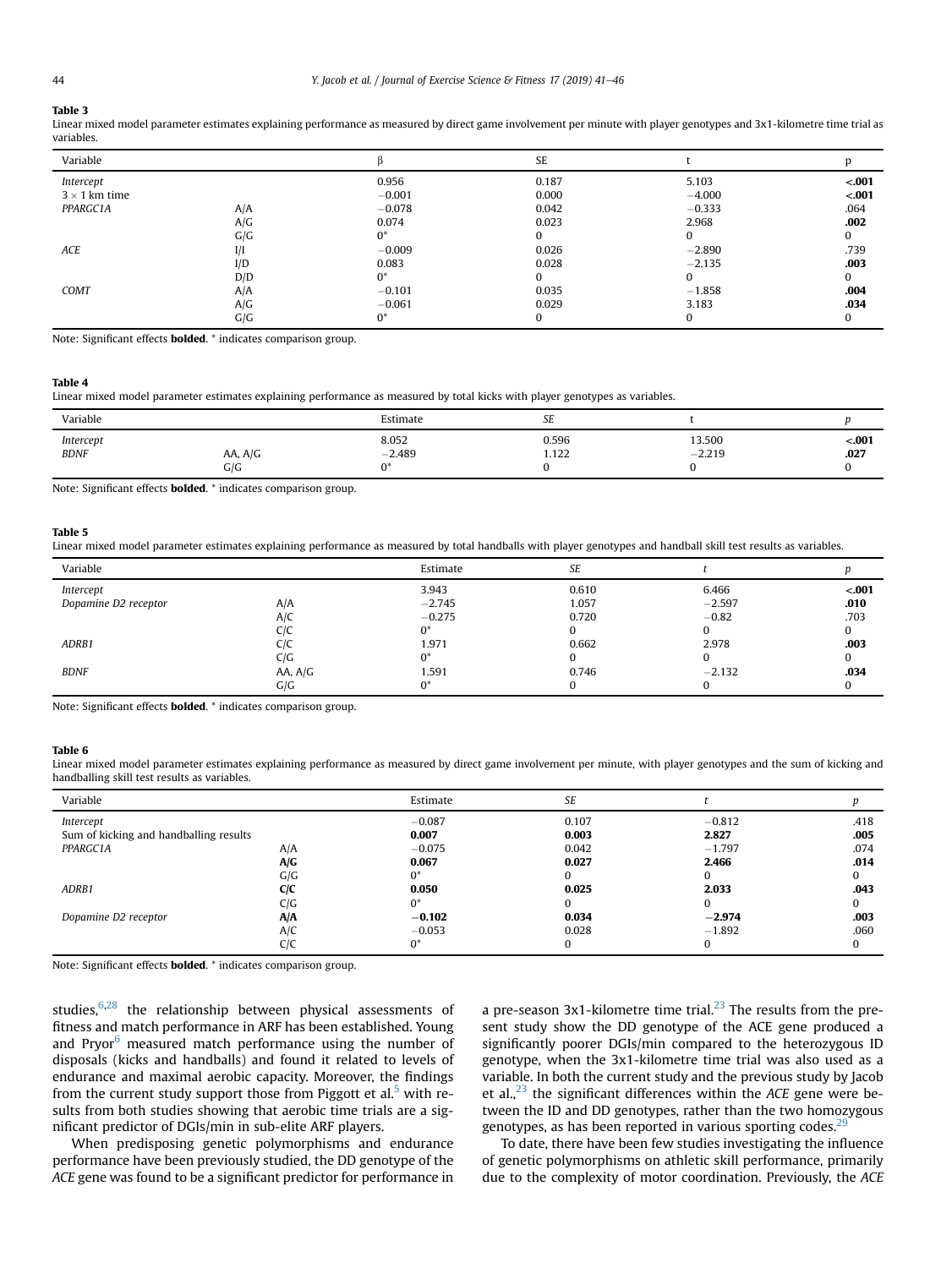DD genotype has been significantly associated with better perfor-mances in ARF-specific kicking and handballing assessments.<sup>[23](#page-7-0)</sup> However, the results from the current study show that the ACE gene was not strongly associated with DGIs/min as a measurement of match performance [\(Table 6\)](#page-5-0). This could be explained by the measurement of skill in each study. Previous findings<sup>[23](#page-7-0)</sup> used sportspecific skill tests on a single testing day as the measurement of skill performance, while the current study collated match statistics over a 23 week season. For example, the skill tests performed were graded on accuracy, while the match day statistics used did not take into consideration the effectiveness of each disposal. However, match statistics are shown to be an accurate depiction of game day impact at sub-elite levels of ARF<sup>5</sup> and team success at elite levels of basketball.<sup>[30](#page-7-0)</sup>

The PPARGC1A gene has been previously linked to endurance performance due to its role in glucose and lipid metabolism control and muscle fibre formation.<sup>[31,32](#page-7-0)</sup> In relation to DGIs/min, the current study showed an AG genotype (rs8192678) in the PPARGC1A gene proved to be a significant predictor when compared to the GG genotype. Previous studies show that European men homozygous for the A allele (AA genotype) have an extremely strong correlation with higher  $VO<sub>2</sub>$  max and endurance.<sup>[22](#page-7-0)</sup> However, the results of the current study indicate that the AA genotype is not significantly associated with DGI/min. One possible reason for this could be the nature of ARF, with the multi-faceted game involving elements of sprinting and endurance running, unlike sporting disciplines previously studied.

In the current study, variations in both the DRD2 (rs1076560) and COMT genes (rs4680) were shown to associate with DGI/min per minute. The DRD2 AA genotype was a significant negative predictor of handball frequency ([Table 5](#page-5-0)) and match performance ([Table 6\)](#page-5-0), when compared to the beneficial CC genotype. While there are limited studies relating to sport, C allele carriers have been shown to continue learning more when presented with a visual-motor task that requires procedural learning.<sup>[33](#page-7-0)</sup> Moreover, the C allele has been shown to provide increased reward respon-siveness after stress induction.<sup>[34](#page-7-0)</sup> A related gene, COMT, encodes an enzyme that promotes the breakdown of dopamine, a process essential for cognitive function. $35$  A COMT polymorphism at position 158 (Val158Met), has been associated with motor control, and linked with the expression of DRD2.<sup>[24](#page-7-0)</sup> Participants with the COMT AA and AG genotypes performed significantly poorer in the current study in relation to DGIs/min ([Table 4\)](#page-5-0), supporting previous find $i$ ngs.<sup>[23](#page-7-0)</sup> The results present an interesting scenario in game performance, whereby participants with the GG genotype, and subsequent reduced dopamine activity, show greater DGI/min. Such results require further exploration, particularly as dopamine is known to be influential in motor function and physical performance.<sup>[36](#page-7-0)</sup>

The BDNF Val66Met polymorphism (rs6265) has previously been associated with motor learning, $^{25,37}$  $^{25,37}$  $^{25,37}$  and sport-specific skill assessments.<sup>[23](#page-7-0)</sup> The current results demonstrate the AA and AG genotypes as predictors for both total kicks and handballs within an ARF game. This polymorphism is related with short-term motor learning and changed motor cortex plasticity, $25$  making it an ideal variant when investigating sporting performance. Interestingly, the corticospinal BDNF protein output in participants with the AA genotype increases after motor training, with the opposite effect occurring in participants with the GG genotype.<sup>[38](#page-7-0)</sup> Such reports are in agreement with the findings from this study, and suggest the possibility of BDNF-induced cortical plasticity.

In the ADRB1 gene, individuals with a CC genotype (rs1801253) can show a drastically increased  $VO<sub>2</sub>$  max, exercise time and endurance in comparison to those with the GG genotype.<sup>[39](#page-7-0)</sup> However, the ADRB1 gene has not been previously linked with motor control or skill acquisition. Findings from the present study identify the CC genotype as a significant positive predictor of total handballs during a match ([Table 6\)](#page-5-0). When the kicking and handball skill test results were combined and incorporated into a predictive LMM for DGIs/min, the ADRB1, PPARGC1A and DRD2 gene polymorphisms remained as significant predictors. Previous literature has not found an association between PPARGC1A and ADRB1 in motor skill development or performance. Alongside the combination of handball and kicking assessments, such a combination of genetic and pre-season variables could be used to predict DGI/min in ARF.

In light of the findings presented in this study, ethical implications surrounding the identification and screening of athletes need to be acknowledged. The rationale behind using a genotype assessment in a sporting context is to employ an additional predictive measure of an athlete's potential success, $29$  alongside traditional measures. However, it should not solely be used as a definitive method of selection as other environmental and external factors can influence an individual's phenotype, particularly during puberty and adolescence.<sup>[40](#page-7-0)</sup>

In conclusion, the main finding from this study is that genetic markers can be used as a method to determine player match performance. These results suggest that genotype assessments can be used alongside physical and skill assessments to determine the performance potential of an individual player. In addition, the present study confirms previous research<sup>5</sup> that endurance performance in pre-season testing can predict match performance in ARF. While the results from this study are novel, there are a number of variables that contribute to complex athletic traits, such as skill. Subsequent studies investigating elite sporting populations should be undertaken to further validate the findings of this study.

## Limitations

While the current study consisted of a relatively small pilot sample of sub-elite athletes, the results provide valuable data towards ARF specific assessments. A main limitation of this study was the sub-elite nature of the cohort. Participants are not full-time professional athletes, however they represent junior athletes that have been selected on the basis of talent, into a structured ARF program, training multiple times a week in an ARF specific training schedule. For analysis of rare alleles using the LMM approach, heterozygous and homozygous genotypes were combined, not allowing differentiation between genotypes. Moreover, given the sample size, the current study has not explored the possibility of gene-by-gene interactions confounding the results.

## Practical applications

Using a 3x1-kilometre time trial, the results of the current study reiterate the importance of pre-season aerobic fitness in influencing match performance. Strength and conditioning trainers should explain to players the relevance, and highlight the importance of training to develop physical capacity to improve individual match performance. Specifically players should be made aware that better performance in aerobic fitness tests such as the 3x1 kilometre time trials are associated with greater number of DGIs per minute, and are an important game performance predictor. In light of this, coaches should be allocating sufficient time for players to develop physical capacity within the pre-season program. Another finding of the present study was that ARF-specific skill test performance might not be an accurate depiction of match performance. This finding shows that coaches should make match day selections based around match play and open-environment drills, rather than closed-environment drills and scenarios. It also highlights that player skill development would benefit from dynamic,